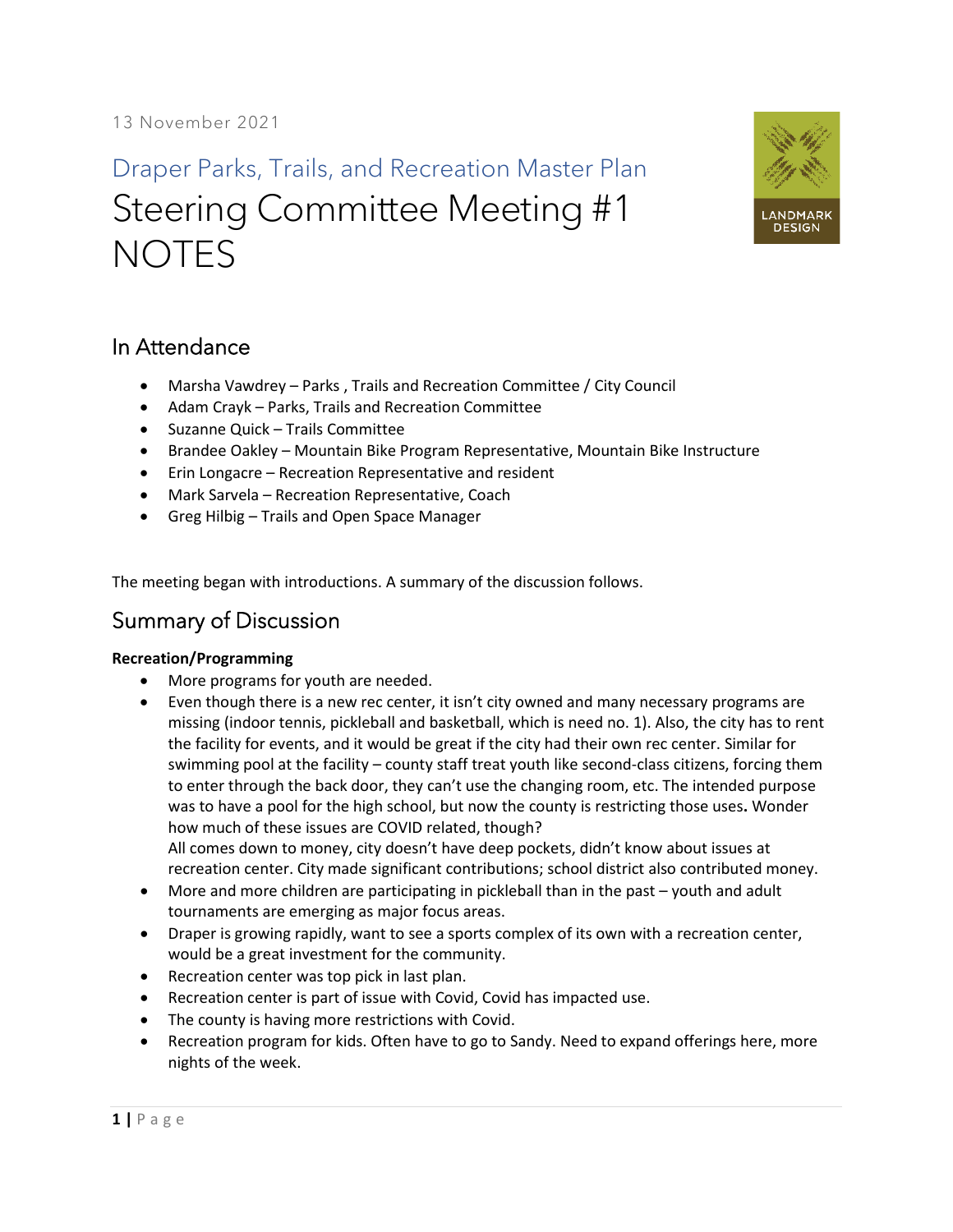- Kids are aging so not using recreation center anymore, but older kids still need options. Have a need to go to other cities to find programs for younger kids.
- Expanding mountain bike and other youth programs.
- The city has quite an extensive list of recreation programs as well as events.
	- $\circ$  Some feel that they fill up too quickly.
	- $\circ$  Draper is good keeping program users informed, both via email and on the website, but may want to make more attempt at community outreach. Other feel the City doesn't advertise recreation program options.
	- $\circ$  Website has list of programs and events. Plenty of recreation options, they just fill up quickly and not enough days. Get good notice, once we register for programs, doing a great job but maybe more community outreach in utility billing, etc.
	- o Herriman has electronic billboard, kiosk, looking at that as an option.
- Baseball Galena has great fields, never available for practice, have to go to other cities or convert, play all seasons except when snowing.
- Lacrosse taken off and is the fastest growing sport in Utah. Revenue source to fund parks, have to practice at BPMS, Galena is great but could do more tournaments. Look at tournaments at Suncrest Park, great setting, good revenue, fastest growing sport in Utah. It could be a potential revenue source to help offset costs? Can the city manage large events – are there enough facilities?
- Hosting tournaments, has city hosted? Have big lacrosse tournament in August, not well publicized. Could do a better job of making it better known, could be concurrently across city at Galena and Suncrest - rotate between the two parks
	- o Sunday play was a challenge. St. George only one that did Sunday play.
	- o Economic development aspect is a great idea.
	- $\circ$  Park City still doing great tournaments, not playing on Sunday, they do Thursday Saturday.
	- o Baseball in Logan has huge tournaments, don't do Sunday play.
	- o Logistics at tournament a nightmare, do we have infrastructure?
	- o New parks locate by hotels / restaurants, maybe in The Point?

#### **Parks**

- Younger kids need a voice need more basketball courts.
- Need all ability park like St. George. Doesn't need to be standalone park, just add elements. Council and County have approved replacement of Draper City Park playground as accessible and double size hopefully next spring.
- Prison redevelopment, staff concern for impact on LOS half of current population, but not providing equal facilities.
- Soccer lack of parks big enough for practices / games, Suncrest but no soccer nets, more soccer.
- Steep mountain park, vandalism is an issue with nets so did everything at Galena.
- West side has enough choices only Galena, bought 5 acres. Jensen Farm Park needs to be developed.
- Wheadon County Park is very underutilized. Pickleball at Wheadon is heavily used, the rest is underutilized.

### **Trails**